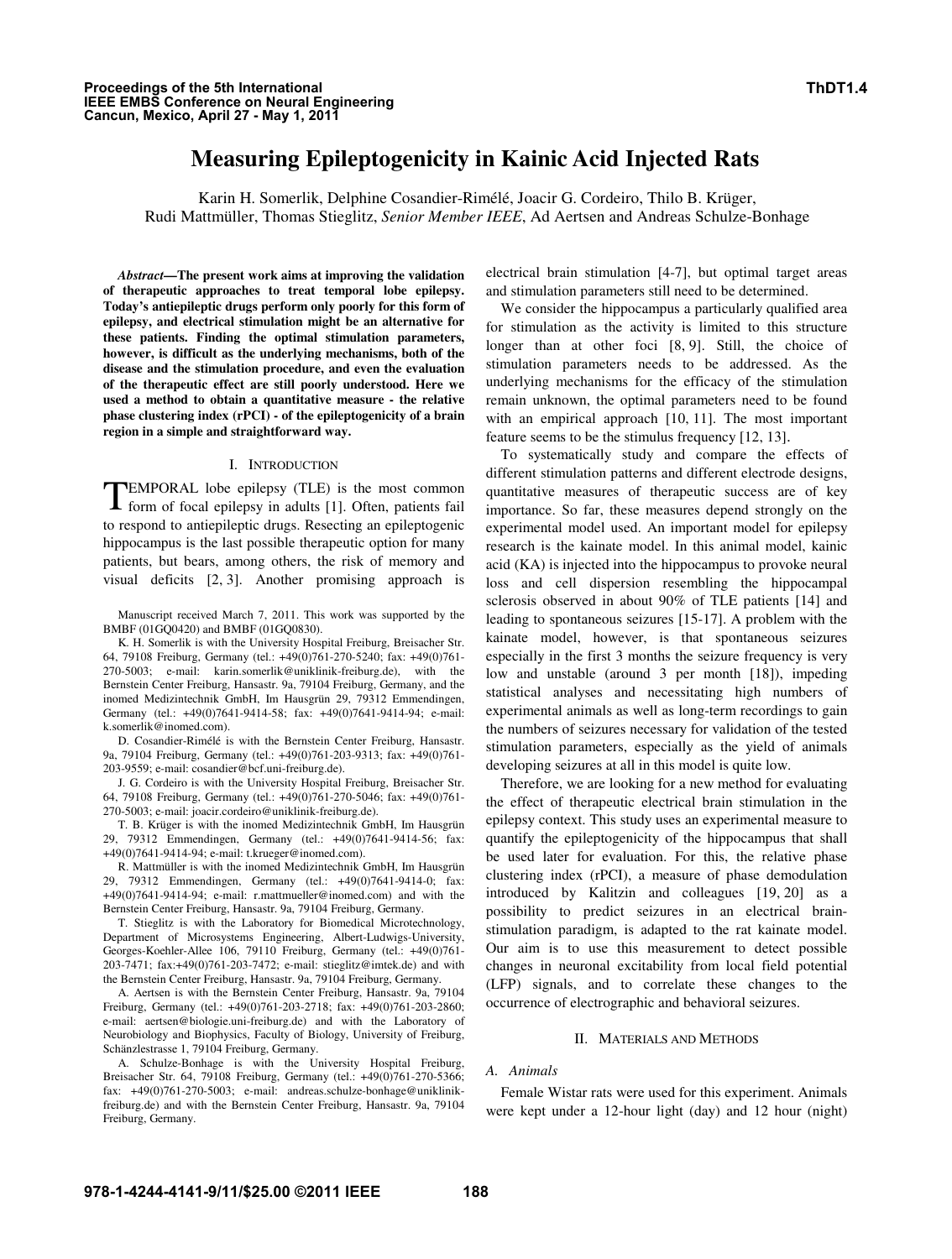cycle. Temperature (21°C) and humidity were maintained at a constant level. Food and water were delivered *ad libitum*.

### *B. Electrodes*

The stimulating/recording electrode consisted of 125  $\mu$ m thick Teflon-coated stainless steel wires, which were twisted to a tetrode. The active electrode surfaces at the tips were approximately aligned (Fig. 1), with a distance of 0.5 mm between outer and inner contacts, and 1.0 mm between the two inner contacts. In addition, a single Teflon-coated tungsten wire (60 µm diameter) was used as a reference electrode, whereas the ground electrode was realized by a miniature screw placed in the skull.

Prior to implantation, all electrodes were characterized by an impedance analyzer with electro-chemical interface (Solartron 1260 and 1287, Farnborough Hampshire, UK) to ensure similar electrical characteristics.

# *C. Surgical Procedure*

For KA injection and implantation of the electrodes, rats were anesthetized with intraperitoneal injection of ketamin (100 mg/kg), xylazine (3 mg/kg), atropine (0.1 mg/kg) and post-operative analgesia with buprenorphin (0.05 mg/kg). The head was shaved and the animal fixed in a stereotaxic frame. Following antisepsis, the skull surface was exposed by a median longitudinal skin incision. Burr holes in the skull were made under the magnified view of a surgical microscope.

KA was injected into the hippocampus at the stereotactic coordinates AP -5.5 L -4.8 V -5.0 with regard to bregma by means of a Hamilton syringe, applying  $0.4\mu$ g/0.1 µl continuously over one minute. The injection needle was removed five minutes afterwards, to ensure the dispersion of KA at the intended site.

The stimulating/recording electrode was placed at the injection site in 6.5 mm depth, such that the epileptic focus generated by KA should lie between the two inner contacts of the electrode.



**Figure 1: Placement of the stimulating/recording electrode (adapted from Paxinos and Watson [21]). KA injection site was located between the two inner contacts (B and C), which were used for stimulation. Data from the two outer contacts (A and D) were used for analysis.** 

The reference and ground electrodes were placed 1 mm posterior to the lambdoid suture. To fixate the implant, screws were placed around the electrodes and the connector was fixed to the skull by dental cement.

## *D. Data Recording and Stimulation*

After implantation, animals were allowed one week of recovery before recordings were started. LFP signals were amplified and filtered (1Hz - 5 kHz) with a MPA81 preamplifier and PGA32 signal amplifier (both: Multi Channel Systems, Reutlingen, Germany), A-D converted at a sampling rate of 10 kHz with a CED power 1401 and recorded with Spike2 (both: Cambridge Electronic Design, Cambridge, England). During recordings, animals were able to move freely inside their cage. Data was recorded continuously for 46 hours starting at the  $7<sup>th</sup>$  day after implantation, and then again  $6$  hours at the  $10<sup>th</sup>$  day. Simultaneous video monitoring was performed with a normal camcorder at 25 fps and synchronized to the recorded signals by Spike2 (version 5.08). For stimulation, the STG2008 (Multi Channel Systems, Reutlingen, Germany) was used at the two inner contacts (B and C) of the tetrode. Stimulation consisted of a 30 s-train of bipolar rectangular pulses with amplitude of  $5 \mu A$  and a pulse width of  $260 \mu s$ , at a frequency of 20 Hz. These values were found to be optimal in an earlier related study (unpublished) on rats using the kindling model for epilepsy. During the recording period, stimulation was repeated every hour.

# *E. Data Analysis*

Stimulation was applied to the two inner contacts (denoted B and C, Fig. 1) each hour, while LFP signals were recorded from the two outer contacts (denoted A and D). Epileptiform activities (e.g. spikes and ripples) were identified by visual inspection of the recordings. Due to its different forms, the amount and severity of epileptic activity was difficult to quantify. Therefore, only differences between channels and changes over recording time were evaluated.

In addition, we computed the phase clustering index (PCI) and relative PCI (rPCI), as described in [19, 20], from the LFP signals recorded at contacts A and D. The PCI measures the amount of time-locking of different frequency components of the stimulus-evoked LFP signals. Its values range from 0 (randomly distributed phases) to 1 (aligned phases). The rPCI is defined as the difference between the highest PCI at any of the harmonic frequencies and PCI at the stimulation frequency. It was suggested that high values of rPCI indicate increased tissue excitability [20]. Data processing was done using Matlab R2007b (The MathWorks, Inc., Natick, MA, United States).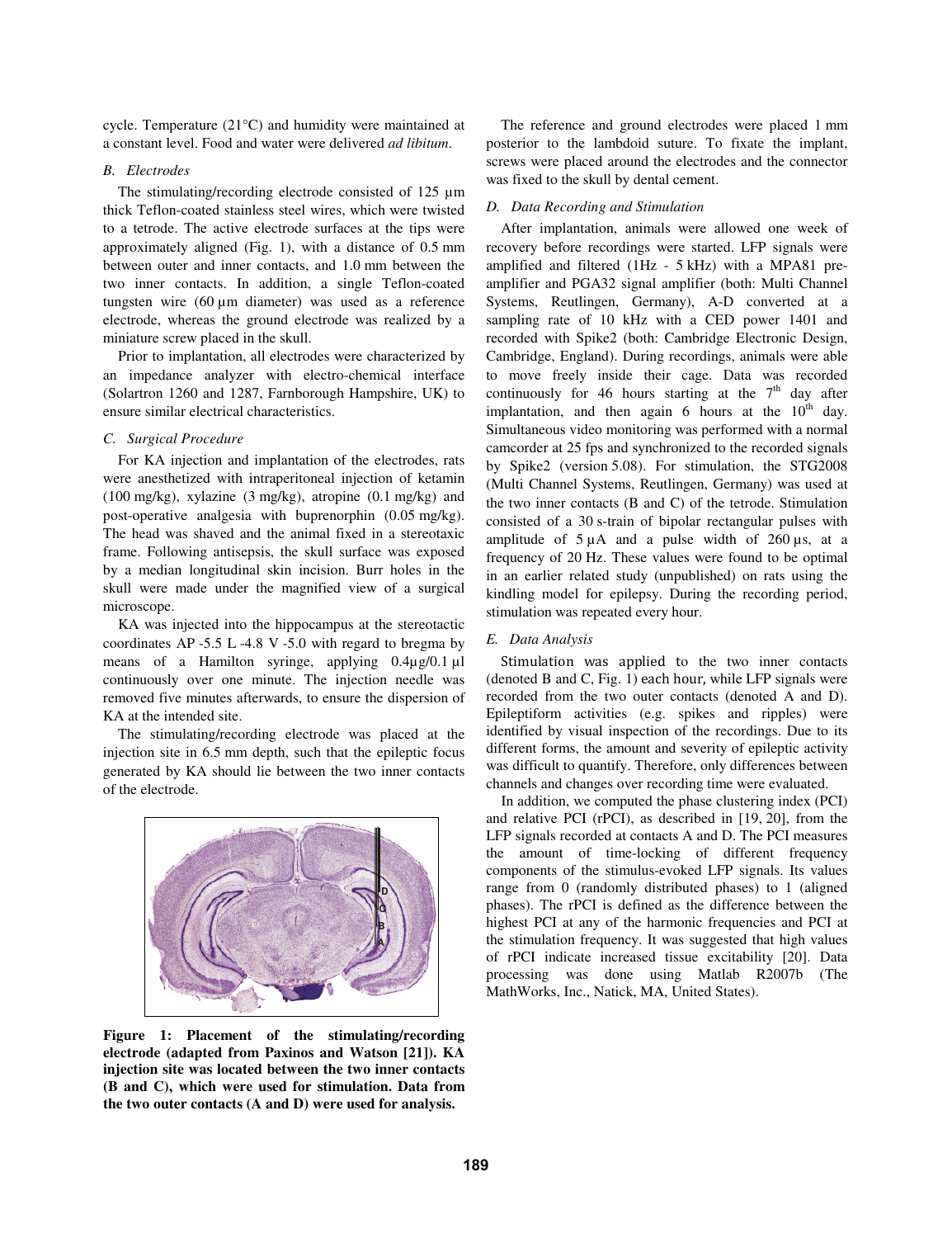

**Figure 2: Examples of spiking activity recorded on channel A, outside (a) and during (b) an electrographic seizure. In b), seizure activity is observed on channels B and C. In both periods, no epileptic patterns are observed on channel D. The rPCI values in the graphs were computed 5 to 10 minutes after the recordings.** 

#### III. RESULTS

Recordings were performed 7-10 days after KA injection. At this stage, the process of epileptogenesis has just started. It takes three to four months to establish a stable 'epileptic state'. As spontaneous epileptic seizures are sparse in the kainate model, it is not surprising that no behavioral seizures were observed in our experiment. However, the LFP signals showed typical seizure patterns especially at the epileptic focus, i.e. on electrode channels B and C.

In particular, on the first two recording days  $(7<sup>th</sup>$  and  $8<sup>th</sup>$ day after surgery), channel A repeatedly exhibited intervals with spiking activity, sometimes leading to or going along with epileptic activity at channels B and C (the contacts closest to the injection site), but not on channel D (Fig. 2a). These intervals lasted typically about 2 minutes and contained 20-40 spikes. Some intervals lasted much longer, e.g. one recorded seizure with spiking activity on channel A and seizure patterns on channel B and C continued for more than 15 minutes and contained 250-300 spikes (Fig. 2b). In these three channels (A-C), no special trend concerning spike densities or prolonged intervals of electrographic seizures was observed over the course of the recording. Strikingly,

the LFP on channel D did not show any such epileptiform activity during these recording days. Even during the seizure activity on channels B and C, hardly any changes were observed in the signal of this channel. Only short intervals (1-3 seconds) with fast ripples occurred on channel D, in most cases concomitant with ripples on channel A.

Interestingly, when comparing these observations to the rPCI values computed for these two days, it was striking that rPCI was consistently higher on channel A than on channel D. Indeed, on channel A all values were between 0.30 and 0.69 (mean  $0.43 \pm 0.12$ ), whereas values on channel D ranged from 0.10 to 0.24 (mean  $0.16 \pm 0.03$ ).

Furthermore, on the  $10<sup>th</sup>$  day after surgery, the seizure activity originating from channels B and C spread to channel D as well (Fig. 3). Although still no spike intervals, like those seen on channel A in Fig. 2a, occurred on this channel, the rPCI values rose to values now ranging from 0.33 to 0.52 (mean  $0.44 \pm 0.07$ ). At the same time, rPCI values for channel A were also higher (ranging from 0.34 to 0.72 (mean  $0.58 \pm 0.13$ ), although no obvious changes could be seen within the signals of this channel compared to the first two days. We never observed epileptiform activities on channel D without associated activity on channel A.



**Figure 3: Example of seizure activity originating at channels B and C and spreading to channels A and D. The rPCI values included were obtained 20 minutes after this recording.**